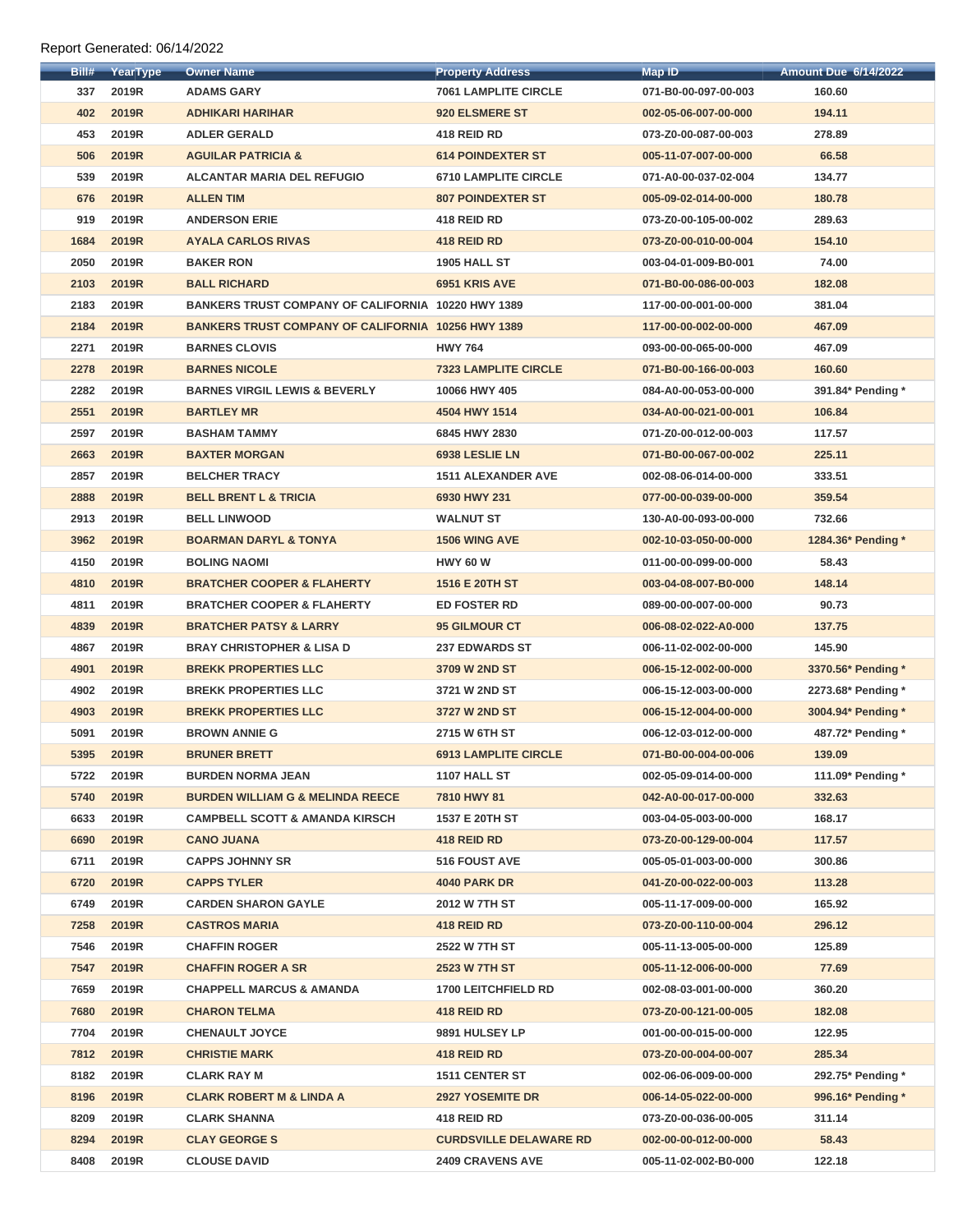| Bill# | YearType     | <b>Owner Name</b>                               | <b>Property Address</b>                             | Map ID               | <b>Amount Due 6/14/2022</b> |
|-------|--------------|-------------------------------------------------|-----------------------------------------------------|----------------------|-----------------------------|
| 8409  | 2019R        | <b>CLOUSE DAVID</b>                             | 7414 HWY 815                                        | 024-00-00-007-00-001 | 106.84                      |
| 8411  | 2019R        | <b>CLOUSE DAVID L</b>                           | <b>1027 WESTERN CT</b>                              | 005-10-15-004-A0-000 | 99.97                       |
| 8412  | 2019R        | <b>CLOUSE DAVID L</b>                           | <b>1028 WESTERN CT</b>                              | 005-10-15-005-00-000 | 148.14                      |
| 8440  | 2019R        | <b>CLOUSE MARCUS A</b>                          | <b>1035 WESTERN CT</b>                              | 005-10-15-004-00-000 | 203.76                      |
| 8846  | <b>2019R</b> | <b>CONNOR BRIAN N &amp; ANNETTE C</b>           | 11178 HWY 144                                       | 127-00-00-026-00-001 | 203.61                      |
| 9193  | 2019R        | <b>COOPER RAY</b>                               | 12171 FLORAL RD                                     | 134-00-00-016-00-002 | 121.86                      |
| 9198  | <b>2019R</b> | <b>COOPER WILLIAM J</b>                         | <b>2200 MCCONNELL AVE</b>                           | 003-06-05-001-A0-000 | 140.72                      |
| 9266  | 2019R        | <b>COPPAGE SUMMER</b>                           | <b>6770 LAMPLITE CIRCLE</b>                         | 071-A0-00-052-00-002 | 182.08                      |
| 10275 | 2019R        | <b>DAMRON ANDREA</b>                            | 9407 HWY 662                                        | 097-C0-00-011-02-002 | 149.85                      |
| 10533 | 2019R        | <b>DAVIDSON JUSTIN E</b>                        | 801 W 8TH ST                                        | 005-04-08-002-00-000 | 125.89                      |
| 10534 | 2019R        | <b>DAVIDSON JUSTIN E &amp; TYLER J DAVIDSON</b> | <b>708 HATHAWAY ST</b>                              | 001-07-10-002-00-001 | 244.53                      |
| 10543 | 2019R        | <b>DAVIDSON SHEILA M</b>                        | 218 POPLAR ST                                       | 006-03-03-002-00-000 | 323.13* Pending *           |
| 10706 | 2019R        | <b>DAWSON VIOLET N &amp; JOHNNY DAWSON JR</b>   | <b>7431 GRIFFITH STATION RD</b>                     | 019-A0-00-014-00-000 | 198.20                      |
| 11228 | 2019R        | <b>DI TECH REPO</b>                             | 6941 LESLIE LN                                      | 071-B0-00-047-00-004 | 311.14                      |
| 11235 | 2019R        | <b>DIAZ ANGELICA</b>                            | 418 REID RD                                         | 073-Z0-00-025-00-002 | 257.32                      |
| 11753 | 2019R        | <b>DUKE TERESA</b>                              | 418 REID RD                                         | 073-Z0-00-041-00-006 | 289.63                      |
| 11897 | 2019R        | <b>DURBIN EW</b>                                | 9330 HWY 81                                         | 034-00-00-015-12-000 | 644.48* Pending *           |
| 11919 | 2019R        | <b>DURBIN SHERRY M</b>                          | 113 RIVER RD                                        | 006-08-05-011-00-000 | 222.31                      |
| 11997 | 2019R        | <b>EAGAN MICHAEL J JR</b>                       | <b>4040 PARK DR</b>                                 | 041-Z0-00-001-00-002 | 128.29                      |
| 12600 | 2019R        | <b>ELMER STACY MCINTIRE</b>                     | 1915 E 17TH ST                                      | 002-08-05-002-00-000 | 346.84                      |
| 12756 | <b>2019R</b> | <b>ENGLE NELSON</b>                             | 1105 OGLESBY ST                                     | 002-05-07-014-C0-000 | 152.59* Pending *           |
| 12757 | 2019R        | <b>ENGLE NELSON</b>                             | 1107 OGLESBY ST                                     | 002-05-07-014-B0-000 | 152.59* Pending *           |
| 12758 | 2019R        | <b>ENGLE NELSON E</b>                           | 815 STONE ST                                        | 001-08-06-013-00-000 | 351.31* Pending *           |
| 12759 | 2019R        | <b>ENGLE NELSON E</b>                           | 2417 W 9TH ST                                       | 005-10-01-003-00-000 | 323.83* Pending *           |
| 12760 | <b>2019R</b> | <b>ENGLE NELSON E</b>                           | 706 OMEGA ST                                        | 005-11-13-001-00-000 | 240.08* Pending *           |
| 12761 | 2019R        | <b>ENGLE NELSON E</b>                           | <b>2500 W 7TH ST</b>                                | 005-11-13-001-A0-000 | 233.45* Pending *           |
| 12762 | 2019R        | <b>ENGLE NELSON E</b>                           | <b>2301 W 8TH ST</b>                                | 005-11-15-002-00-000 | 131.84* Pending *           |
| 12812 | 2019R        | <b>EPLEY JORDAN</b>                             | 418 REID RD                                         | 073-Z0-00-086-00-006 | 111.09                      |
| 12877 | <b>2019R</b> | <b>ESPINOBARRIOS SEBASTIAN</b>                  | 6759 LESLIE LN                                      | 071-A0-00-100-00-002 | 246.61                      |
| 12946 | 2019R        | <b>ETHRIDGE BRENDA</b>                          | 6858 LESLIE LN                                      | 071-A0-00-147-00-002 | 289.63                      |
| 13179 | <b>2019R</b> | <b>EYLICIO JESSICA</b>                          | 418 REID RD                                         | 073-Z0-00-079-00-005 | 149.85                      |
| 13258 | 2019R        | <b>FALIN JOHN KEVIN</b>                         | 418 REID RD                                         | 073-Z0-00-035-00-002 | 162.70                      |
| 13405 | 2019R        | <b>FELDPAUCH BRYAN</b>                          | 6972 LEAH LN                                        | 071-B0-00-197-00-002 | 96.07                       |
| 13935 | 2019R        | <b>FORBES CHRISTOPHER</b>                       | 418 REID RD                                         | 073-Z0-00-083-00-004 | 117.57                      |
| 14044 | 2019R        | <b>FORSYTHE FREDA R</b>                         | <b>7089 LAMPLITE CIRCLE</b>                         | 071-B0-00-143-00-002 | 100.37                      |
| 14244 | 2019R        | <b>FRASHURE VERNON L</b>                        | 4046 HWY 554                                        | 033-00-00-035-00-002 | 102.51* Pending *           |
| 14899 | <b>2019R</b> | <b>GARCIA VERELO</b>                            | <b>4040 PARK DR</b>                                 | 041-Z0-00-003-00-006 | 121.86                      |
| 14947 | 2019R        | <b>GARRETT KEVIN &amp; KARRON</b>               | 2049 YELVINGTON KNOTTSVILLE RD 108-00-00-071-00-000 |                      | 537.02* Pending *           |
| 15194 | 2019R        | <b>GIBSON WILLIAM K &amp; KENDALL L MOORE</b>   | 418 REID RD                                         | 073-Z0-00-081-00-002 | 182.08                      |
| 15351 | 2019R        | <b>GIPE ROBERT F</b>                            | <b>1855 ASPENWOOD CT</b>                            | 004-13-01-026-C0-000 | 74.00                       |
| 15373 | <b>2019R</b> | <b>GIRTEN TERRIL</b>                            | <b>2417 W 2ND ST</b>                                | 006-10-06-028-00-000 | 287.61                      |
| 15432 | 2019R        | <b>GLASSCOCK RICHARD</b>                        | 10909 RED HILL MAXWELL RD                           | 079-00-00-042-00-000 | 520.86* Pending *           |
| 15433 | 2019R        | <b>GLASSCOCK RICHARD</b>                        | <b>10863 RED HILL MAXWELL RD</b>                    | 079-00-00-043-00-000 | 838.07* Pending *           |
| 15753 | 2019R        | <b>GOMEZ EVANDE</b>                             | <b>4040 PARK DR</b>                                 | 041-Z0-00-004-00-004 | 160.60                      |
| 15841 | 2019R        | <b>GOODMAN LOLA B</b>                           | <b>1505 ALEXANDER AVE</b>                           | 002-08-06-001-00-000 | 111.09* Pending *           |
| 15842 | 2019R        | <b>GOODMAN LOLA B</b>                           | <b>1507 ALEXANDER AVE</b>                           | 002-08-06-016-00-000 | 81.42* Pending *            |
| 15851 | <b>2019R</b> | <b>GOODNIGHT BONNIE</b>                         | <b>418 REID RD</b>                                  | 073-Z0-00-057-00-004 | 111.09                      |
| 16343 | 2019R        | <b>GREEN WILLIE JR &amp; PATSY</b>              | <b>603 POPLAR ST</b>                                | 005-04-05-028-00-000 | 96.26                       |
| 16643 | <b>2019R</b> | <b>GULLET WILLIAM</b>                           | 6979 KRIS AVE                                       | 071-B0-00-093-00-005 | 268.14                      |
| 16678 | 2019R        | <b>GUTIERREZ HUMBERTO</b>                       | 6922 LESLIE LN                                      | 071-B0-00-071-00-002 | 139.09                      |
| 16743 | 2019R        | <b>HAAS ELLEN</b>                               | <b>2225 W 9TH ST</b>                                | 005-10-03-008-00-000 | 96.26                       |
| 17144 | 2019R        | <b>HALL JASON &amp; RACHELLE WEDDING</b>        | 418 REID RD                                         | 073-Z0-00-135-00-005 | 160.60                      |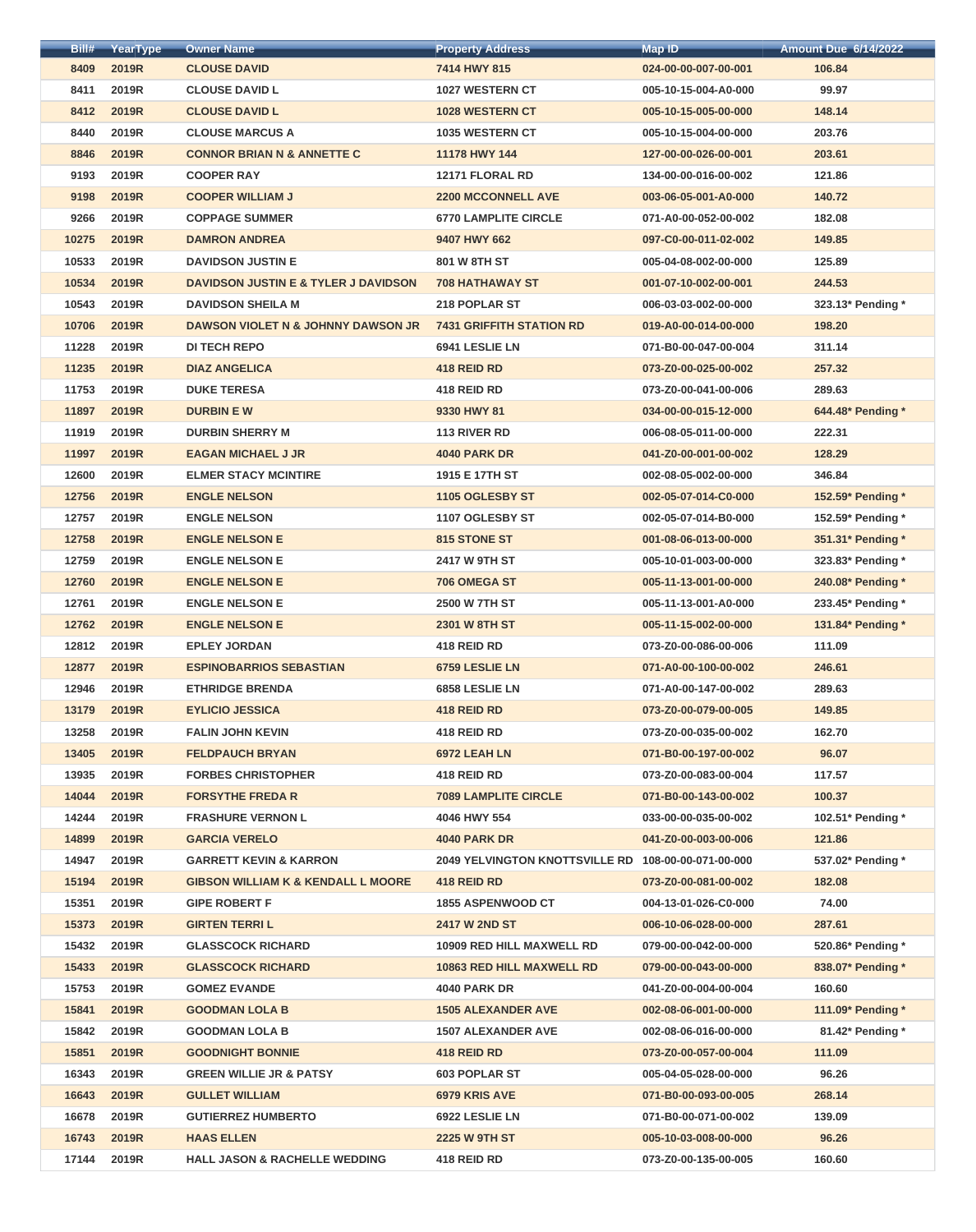| Bill# | YearType     | <b>Owner Name</b>                        | <b>Property Address</b>          | <b>Map ID</b>        | <b>Amount Due 6/14/2022</b> |
|-------|--------------|------------------------------------------|----------------------------------|----------------------|-----------------------------|
| 17222 | 2019R        | <b>HALL TAMIKA</b>                       | <b>6730 LAMPLITE CIRCLE</b>      | 071-A0-00-042-00-005 | 139.09                      |
| 17277 | 2019R        | <b>HAMILTON ANGELA</b>                   | 6556 HWY 231                     | 077-Z0-00-034-00-003 | 117.57                      |
| 17421 | 2019R        | <b>HAMILTON LAURA &amp;</b>              | 923 LOCUST ST                    | 005-02-03-017-00-000 | 310.53* Pending *           |
| 17426 | 2019R        | <b>HAMILTON LESLIE F</b>                 | <b>1424 ALEXANDER AVE</b>        | 002-09-03-006-00-000 | 289.01                      |
| 17534 | 2019R        | <b>HANCOCK AARON</b>                     | <b>6944 LAMPLITE CIRCLE</b>      | 071-B0-00-033-00-001 | 311.14                      |
| 17721 | 2019R        | <b>HARDIN TIMOTHY W &amp; EVON M</b>     | 313 LITTELL ST                   | 006-06-07-010-00-000 | 178.52* Pending *           |
| 17727 | 2019R        | <b>HARDISON ELIZABETH E</b>              | <b>1708 W 4TH ST</b>             | 006-06-08-016-00-000 | 345.36                      |
| 17740 | 2019R        | <b>HARDY ERNEST</b>                      | <b>6836 LAMPLITE CIRCLE</b>      | 071-A0-00-064-00-004 | 139.09                      |
| 17862 | 2019R        | <b>HARPER ROBERT T</b>                   | 528 J R MILLER BLVD              | 001-03-04-006-00-000 | 266.78                      |
| 17986 | 2019R        | <b>HARRIS SAMUEL E</b>                   | <b>630 WING AVE</b>              | 001-08-04-014-00-000 | 454.37                      |
| 17997 | 2019R        | <b>HARRISON BILLY D &amp;</b>            | 1709 E 20TH ST                   | 003-04-07-009-00-000 | 284.57                      |
| 18280 | 2019R        | <b>HAWN JAMES D</b>                      | 3020 DAVIESS ST                  | 003-09-06-030-00-000 | 103.66                      |
| 18281 | 2019R        | <b>HAWS GLEN LEE JR</b>                  | <b>1661 GLENDALE AVE</b>         | 002-10-05-009-00-000 | 259.36                      |
| 18933 | 2019R        | <b>HEGRA SAMANTHA</b>                    | 6939 KRIS AVE                    | 071-B0-00-083-00-008 | 192.88* Pending *           |
| 19019 | 2019R        | <b>HENDERSON ELIZABETH RITA</b>          | <b>608 POINDEXTER ST</b>         | 005-11-07-004-00-000 | 292.75                      |
| 19224 | 2019R        | <b>HERLEIN TIMOTHY</b>                   | <b>4040 PARK DR</b>              | 041-Z0-00-006-00-004 | 354.14                      |
| 19372 | 2019R        | <b>HIDENRITE ED &amp; STEPHANIE</b>      | 2944 ALLEN ST                    | 003-09-07-011-00-000 | 667.14                      |
| 19599 | 2019R        | HILL KENNETH WAYNE & JULIE ANN           | 2024 W 5TH ST                    | 005-11-05-009-00-000 | 311.27                      |
| 19969 | <b>2019R</b> | <b>HOGLE WILLIAM C JR &amp; SHEILA G</b> | <b>465 HARMONS FERRY RD W</b>    | 059-00-00-060-00-000 | 96.07                       |
| 19984 | 2019R        | <b>HOLCOMB JEFF</b>                      | 418 REID RD                      | 073-Z0-00-032-00-002 | 111.09                      |
| 20096 | 2019R        | <b>HOMETOWN COLONY ESTATES LLC</b>       | 5486 RED MILE LP                 | 073-10-00-086-00-000 | 112.18                      |
| 20193 | 2019R        | <b>JONES SANDRA</b>                      | <b>ADDITIONAL</b>                |                      | 96.07                       |
| 20699 | <b>2019R</b> | <b>HOWARD RICKY</b>                      | 10921 HWY 144                    | 127-00-00-023-00-001 | 235.88                      |
| 21024 | 2019R        | <b>HUMPHREY ELBERT &amp; NANCY</b>       | <b>1625 HALL ST</b>              | 002-07-06-017-00-000 | 148.86* Pending *           |
| 21025 | 2019R        | <b>HUMPHREY ELBERT W &amp; NANCY</b>     | <b>1629 HALL ST</b>              | 002-07-06-016-00-000 | 66.58                       |
| 21200 | 2019R        | <b>HUSKISSON RAYMOND L</b>               | <b>7335 LAMPLITE CIRCLE</b>      | 071-B0-00-163-00-003 | 397.16                      |
| 21996 | 2019R        | <b>JACKSON JAMAR</b>                     | <b>6834 LESLIE LN</b>            | 071-A0-00-141-00-004 | 218.68                      |
| 22025 | 2019R        | <b>JACKSON LAURA J</b>                   | <b>5840 MILLERS MILL RD</b>      | 076-00-00-113-00-002 | 440.18                      |
| 22306 | <b>2019R</b> | <b>JAMES RENETTA</b>                     | <b>1016 JACKSON ST</b>           | 002-05-04-015-00-000 | 274.20* Pending *           |
| 22378 | 2019R        | <b>JARNAGIN BILL</b>                     | <b>2625 LANCASTER AVE</b>        | 005-10-15-004-B0-000 | 99.97* Pending *            |
| 22990 | <b>2019R</b> | <b>JOHNSON URIAH</b>                     | <b>6828 THOMA DR</b>             | 071-Z0-00-028-00-003 | 192.88                      |
| 23366 | 2019R        | <b>JUAN IRMA</b>                         | 6962 LESLIE LN                   | 071-B0-00-061-00-004 | 112.17                      |
| 23367 | 2019R        | <b>JUAREZ LARA SAMANTHA</b>              | <b>6917 LAMPLITE CIRCLE</b>      | 071-B0-00-005-00-003 | 225.11                      |
| 23865 | 2019R        | <b>KELLY WILLIAM</b>                     | <b>4960 POPLAR LOG BRIDGE RD</b> | 104-00-00-031-00-001 | 216.51                      |
| 24108 | <b>2019R</b> | <b>KIMBLEY TIMOTHY</b>                   | 6708 LESLIE LN                   | 071-A0-00-115-00-004 | 220.80                      |
| 24109 | 2019R        | <b>KIMBLEY TONY</b>                      | 6961 JAMIE LN                    | 071-B0-00-134-00-005 | 139.09                      |
| 24566 | <b>2019R</b> | <b>KNUTSON ELIZABETH</b>                 | 6556 HWY 231                     | 077-Z0-00-030-00-003 | 96.07                       |
| 24923 | 2019R        | <b>L &amp; R LOGISTICS LLC</b>           | 7630 ICELAND RD                  | 085-00-00-043-05-000 | 155.19                      |
| 25622 | <b>2019R</b> | <b>LAYMAN BRIAN J &amp; JACKIE L</b>     | 9900 HWY 815                     | 025-00-00-015-00-001 | 1171.44                     |
| 25996 | 2019R        | <b>LEWIS KAREN</b>                       | <b>6835 LAMPLITE CIRCLE</b>      | 071-A0-00-026-00-002 | 106.84                      |
| 26151 | 2019R        | <b>LINDSEY HERMAN E</b>                  | <b>904 ELSMERE ST</b>            | 002-05-06-002-00-000 | 148.14                      |
| 26158 | 2019R        | <b>LINDSEY KARL</b>                      | <b>1907 ALEXANDER AVE</b>        | 003-05-07-016-00-000 | 103.66* Pending *           |
| 26374 | <b>2019R</b> | <b>LONEY DAVID</b>                       | 6780 LESLIE LN                   | 071-A0-00-132-00-003 | 192.88                      |
| 26415 | 2019R        | <b>LORD TRACY</b>                        | 418 REID RD                      | 073-Z0-00-116-00-002 | 326.15                      |
| 26625 | 2019R        | <b>LYNCH RONALD E &amp; TAMMY M</b>      | 801 E 21ST ST                    | 003-03-11-009-00-000 | 314.20                      |
| 27465 | 2019R        | <b>MASON RONALD M &amp; NAKITA L</b>     | <b>1120 WERNER AVE</b>           | 005-09-07-007-00-000 | 435.06                      |
| 27951 | <b>2019R</b> | <b>MAYA ALBERTO</b>                      | 6931 KRIS AVE                    | 071-B0-00-081-00-005 | 113.28                      |
| 28274 | 2019R        | <b>MCCLAIN CATHERINE</b>                 | 6924 LEAH LN                     | 071-B0-00-209-00-003 | 268.14                      |
| 28275 | 2019R        | <b>MCCLAIN CATHERINE</b>                 | 6700 LESLIE LN                   | 071-A0-00-113-00-004 | 184.26                      |
| 28341 | 2019R        | <b>MCCORMICK MICHAEL</b>                 | 6556 HWY 231                     | 077-Z0-00-025-00-002 | 214.31                      |
| 28444 | 2019R        | <b>MCDANIEL LARRY B &amp; BRENDA</b>     | <b>8679 JACK HINTON RD</b>       | 120-00-00-041-00-000 | 528.38* Pending *           |
| 29018 | 2019R        | <b>MEISSNER WILLIAM</b>                  | <b>1706 ALEXANDER AVE</b>        | 002-08-09-002-00-000 | 266.78                      |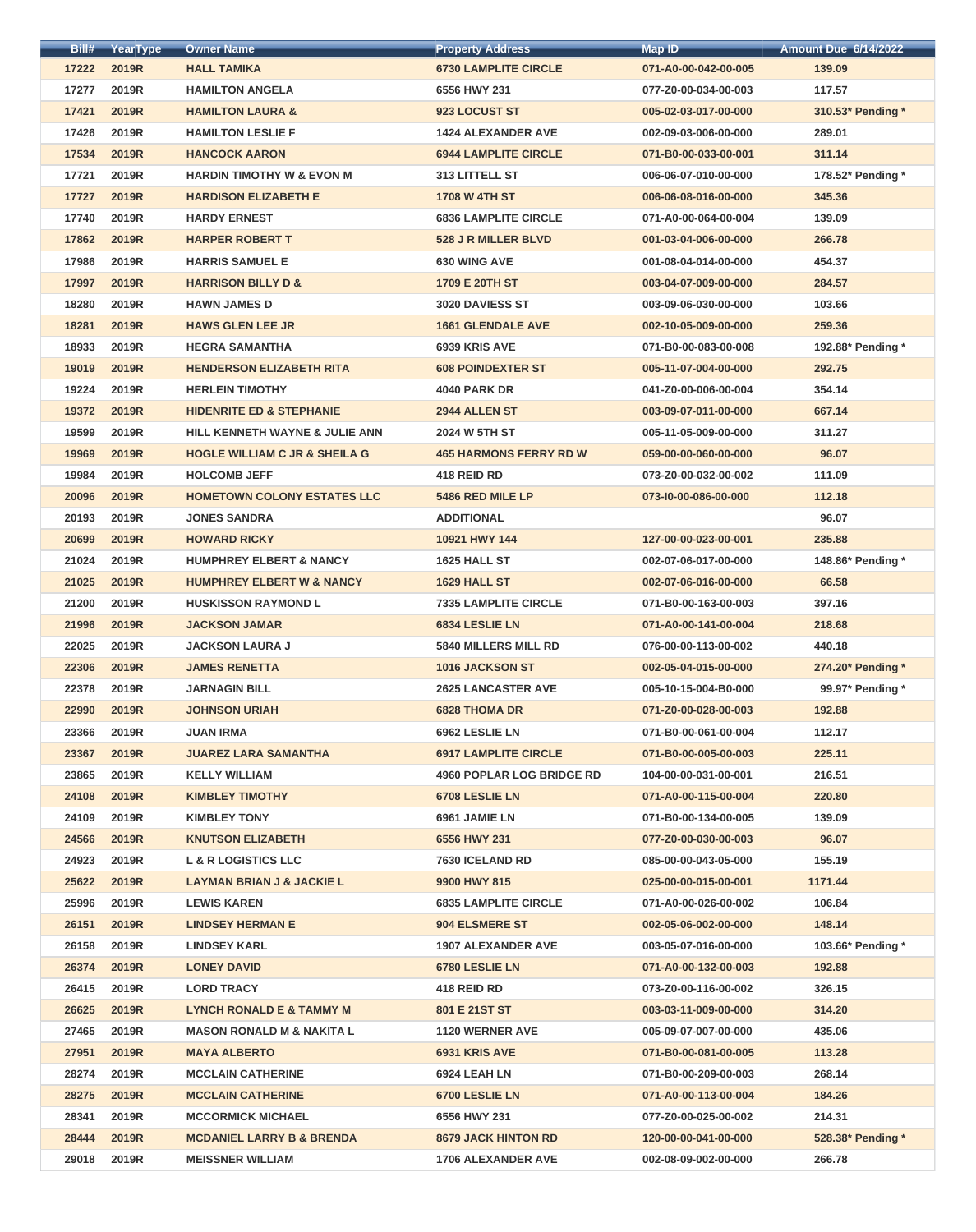| Bill# | YearType     | <b>Owner Name</b>                           | <b>Property Address</b>        | <b>Map ID</b>        | <b>Amount Due 6/14/2022</b> |
|-------|--------------|---------------------------------------------|--------------------------------|----------------------|-----------------------------|
| 29090 | 2019R        | <b>MERCER CASEY W</b>                       | 6303 HWY 762                   | 090-00-00-109-00-000 | 144.46                      |
| 29354 | 2019R        | <b>MILES JAMIE</b>                          | 418 REID RD                    | 073-Z0-00-117-00-002 | 179.95                      |
| 29422 | 2019R        | <b>MILLAY GREGORY ALLEN</b>                 | <b>1590 FOGLE RD</b>           | 012-00-00-016-00-000 | 601.46                      |
| 29958 | 2019R        | <b>MITCHELL BRUCE &amp; GINA</b>            | 6556 HWY 231                   | 077-Z0-00-006-00-001 | 119.68                      |
| 30484 | 2019R        | <b>MORRIS KRISINDA</b>                      | 418 REID RD                    | 073-Z0-00-006-00-005 | 106.84                      |
| 31053 | 2019R        | <b>MYERS JACK ENTERPRISES INC</b>           | <b>521 PARRISH AVE E</b>       | 002-04-06-008-00-000 | 402.47                      |
| 31058 | 2019R        | <b>MYERS KURT</b>                           | 7184 HWY 762                   | 103-00-00-006-00-003 | 915.48                      |
| 31467 | 2019R        | <b>NEWTON CHARLES</b>                       | 2710 W 4TH ST                  | 006-12-02-032-00-000 | 396.57* Pending *           |
| 31547 | 2019R        | <b>NICOLAS WILLIAM C &amp; ANGELA D</b>     | 7416 FRENCH ISLAND RD          | 019-A0-00-007-00-000 | 300.35                      |
| 32281 | 2019R        | <b>ORTIZ MAURILIO</b>                       | 6756 LESLIE LN                 | 071-A0-00-126-00-003 | 149.85                      |
| 32322 | 2019R        | <b>OSBORNE REGINALD O</b>                   | <b>1017 W 8TH ST</b>           | 005-04-10-010-00-000 | 123.68                      |
| 32856 | 2019R        | <b>PALMER RONALD &amp; STACEY</b>           | <b>1627 PAYNE AVE</b>          | 001-09-02-014-00-000 | 404.68                      |
| 33516 | 2019R        | <b>PAYNE GLADYS</b>                         | 418 REID RD                    | 073-Z0-00-053-00-001 | 106.84                      |
| 33517 | 2019R        | <b>PAYNE GLADYS</b>                         | 418 REID RD                    | 073-Z0-00-111-00-002 | 115.47                      |
| 33712 | 2019R        | <b>PAYNE RANDY &amp; MELINDA</b>            | <b>10651 KELLY CEMETERY RD</b> | 096-00-00-081-02-001 | 141.22                      |
| 33768 | 2019R        | <b>PAYNE STEVE R &amp; KAREN</b>            | 8122 HWY 231                   | 092-00-00-002-00-000 | 359.54                      |
| 33999 | 2019R        | <b>PENDLETON ROBERT F JR</b>                | <b>624 JACKSON ST</b>          | 001-07-06-005-00-000 | 324.60                      |
| 34253 | 2019R        | PHILLIPS JOSEPH V                           | <b>2620 LANCASTER AVE</b>      | 005-10-15-049-00-000 | 220.80                      |
| 34595 | 2019R        | <b>PORTER AMANDA GIBSON</b>                 | <b>725 HATHAWAY ST</b>         | 001-07-11-009-00-000 | 96.26* Pending *            |
| 34968 | 2019R        | <b>PREZA GERARDO</b>                        | 6764 LESLIE LN                 | 071-A0-00-128-00-003 | 203.61                      |
| 35050 | 2019R        | <b>PROCTOR DOROTHY</b>                      | 418 REID RD                    | 073-Z0-00-097-00-001 | 96.07                       |
| 35234 | 2019R        | <b>PYTLIK RICHARD</b>                       | 910 MCGILL ST                  | 005-09-04-003-00-000 | 179.28* Pending *           |
| 35917 | 2019R        | <b>RECOMMENDED MANAGEMENT LLC</b>           | <b>6340 WATERFIELD DR</b>      | 086-A0-00-001-00-000 | 295.00                      |
| 35918 | 2019R        | <b>RECOMMENDED MANAGEMENT LLC</b>           | <b>6330 WATERFIELD DR</b>      | 086-A0-00-001-C0-000 | 295.00                      |
| 36232 | <b>2019R</b> | <b>REVLETT AMBER</b>                        | <b>7077 LAMPLITE CIRCLE</b>    | 071-B0-00-140-00-004 | 139.09                      |
| 36488 | 2019R        | <b>RICHARDS CATALINA</b>                    | <b>RED HILL MAXWELL RD</b>     | 092-00-00-006-00-000 | 144.46                      |
| 36564 | <b>2019R</b> | <b>RICHMOND E W</b>                         | <b>WRIGHTS LANDING RD</b>      | 086-A0-00-004-A0-000 | 467.09* Pending *           |
| 36575 | 2019R        | <b>RICKARD JACOB R</b>                      | 418 REID RD                    | 073-Z0-00-126-00-007 | 182.08                      |
| 36624 | <b>2019R</b> | <b>RIGGS TINA</b>                           | <b>140 ST ANTHONY RD</b>       | 057-Z0-00-018-00-001 | 149.85                      |
| 36638 | 2019R        | <b>RILEY BRAD</b>                           | <b>731 HARMONS FERRY RD W</b>  | 059-00-00-067-00-002 | 450.98                      |
| 36961 | <b>2019R</b> | <b>ROBERTS CAROL L</b>                      | 3203 RIDGEWOOD ST              | 006-13-09-022-00-000 | 103.66                      |
| 37144 | 2019R        | <b>ROBERTS MISTY D &amp; ROBERT L DODDS</b> | <b>2514 PARDON AVE</b>         | 006-10-06-020-00-003 | 125.89                      |
| 37432 | 2019R        | <b>RODRIQUEZ ALICIA</b>                     | <b>6804 LAMPLITE CIRCLE</b>    | 071-A0-00-056-00-006 | 128.29                      |
| 37445 | 2019R        | <b>ROGERS CAROLYN</b>                       | <b>6830 LESLIE LN</b>          | 071-A0-00-140-00-004 | 225.11                      |
| 37716 | <b>2019R</b> | <b>RUDISELL BRIAN</b>                       | 7848 HWY 2830                  | 085-00-00-009-00-003 | 633.75                      |
| 38043 | 2019R        | <b>SALAZAR HOMERO</b>                       | 418 REID RD                    | 073-Z0-00-122-00-004 | 225.11                      |
| 38109 | <b>2019R</b> | <b>SAMS CHARLES &amp; CAROLYN</b>           | 418 REID RD                    | 073-Z0-00-093-00-003 | 96.07                       |
| 38249 | 2019R        | <b>SANTOS JESENNIA</b>                      | 418 REID RD                    | 073-Z0-00-114-00-002 | 427.29                      |
| 38749 | <b>2019R</b> | <b>SERR ALICE B FAMILY TRUST &amp;</b>      | <b>88 BOOTH FIELD RD</b>       | 038-00-00-013-06-000 | 112.18                      |
| 38833 | 2019R        | <b>SHADRICK ERNEST &amp; MAGGIE</b>         | <b>2027 HUGHES AVE</b>         | 001-09-12-001-00-000 | 252.01* Pending *           |
| 39204 | <b>2019R</b> | <b>SHOWN ASHLEY</b>                         | <b>6873 LESLIE LN</b>          | 071-A0-00-075-00-003 | 246.61                      |
| 39552 | 2019R        | <b>SINNETT JAMES &amp; JANICE</b>           | 7034 HWY 815                   | 015-A0-00-038-00-000 | 278.89                      |
| 39553 | <b>2019R</b> | <b>SINNETT JAMES JANICE &amp; EMMA</b>      | <b>HWY 815</b>                 | 015-A0-00-039-00-000 | 209.00                      |
| 39556 | 2019R        | <b>SINNETT MARY ELIZABETH</b>               | 1000 JACKSON ST                | 002-05-04-010-00-000 | 70.34                       |
| 39567 | 2019R        | <b>SIPLA MICHAEL</b>                        | 3994 HWY 142                   | 089-00-00-044-00-002 | 1115.50                     |
| 39939 | 2019R        | <b>SMITH M DOUGLAS</b>                      | <b>7103 JOE HAYNES RD</b>      | 121-00-00-010-06-000 | 537.02                      |
|       | 40112 2019R  | <b>SNIDER KENNETH E</b>                     | <b>1701 LEITCHFIELD RD</b>     | 002-08-03-008-00-000 | 1185.42* Pending *          |
| 40145 | 2019R        | <b>SNYDER MELLISSA</b>                      | <b>6871 LAMPLITE CIRCLE</b>    | 071-A0-00-035-00-003 | 203.61                      |
| 40926 | 2019R        | <b>STEWART EDWARD R ESTATE</b>              | 390 HWY 140 W                  | 059-A0-00-042-00-000 | 198.20                      |
| 41472 | 2019R        | <b>SUNN WILLIAM LOGAN</b>                   | 109 W 19TH ST                  | 003-01-01-004-00-000 | 679.74                      |
| 41929 | 2019R        | <b>TAYLOR FRONA</b>                         | 6920 KRIS AVE                  | 071-B0-00-116-00-005 | 156.28                      |
| 42058 | 2019R        | <b>TAYLOR TAMMY</b>                         | 418 REID RD                    | 073-Z0-00-059-00-004 | 130.47                      |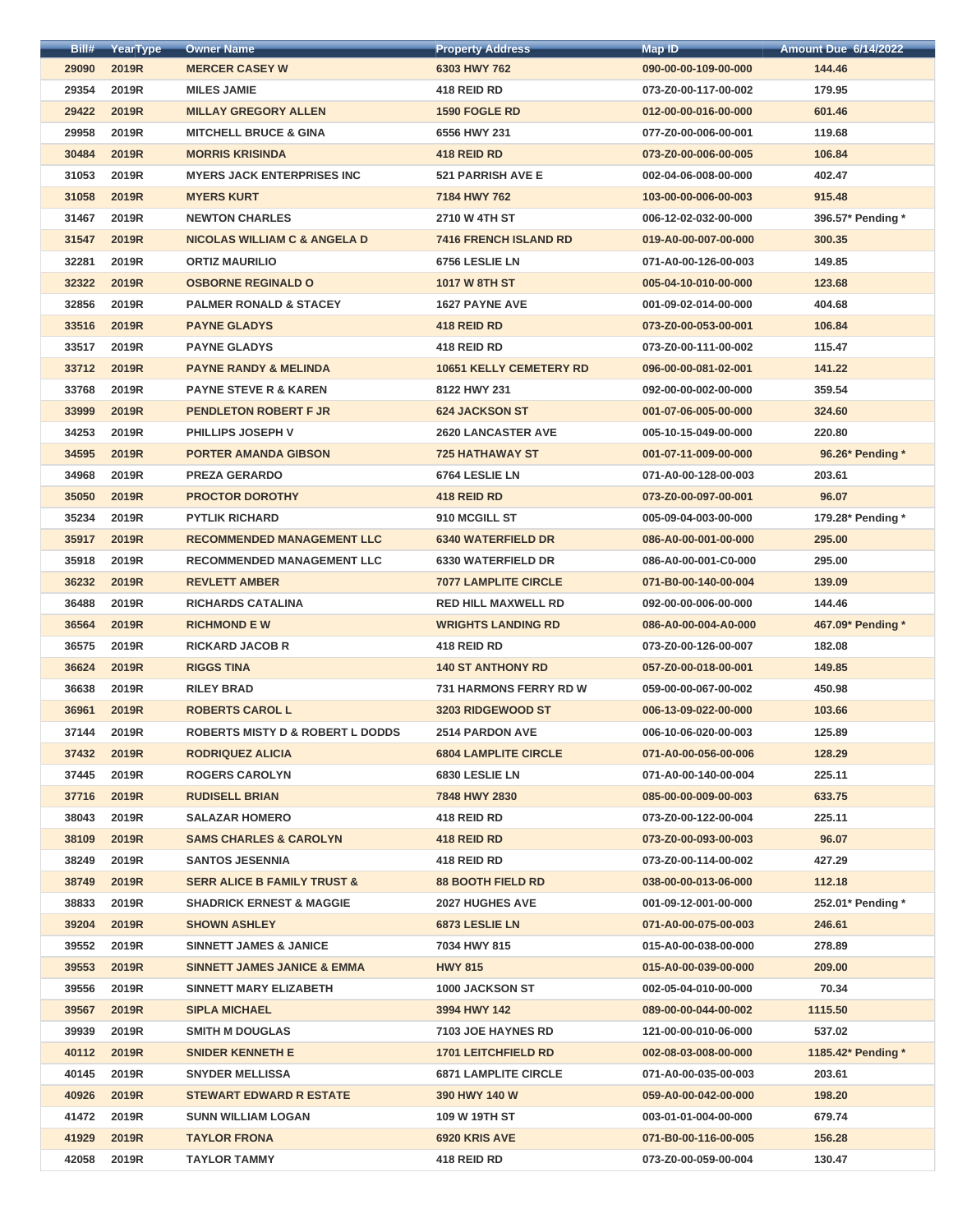| Bill#   | <b>YearType</b> | <b>Owner Name</b>                         | <b>Property Address</b>             | <b>Map ID</b>        | <b>Amount Due 6/14/2022</b> |
|---------|-----------------|-------------------------------------------|-------------------------------------|----------------------|-----------------------------|
| 42239   | 2019R           | THE PACIFIC WEST GROUP INC                | 209 HWY 140 W                       | 059-A0-00-015-00-000 | 252.01                      |
| 43104   | 2019R           | <b>TOMAS MAGDALENA</b>                    | <b>4040 PARK DR</b>                 | 041-Z0-00-014-00-003 | 119.68                      |
| 43402   | 2019R           | <b>TRIFECTA LLC</b>                       | <b>1906 W 5TH ST</b>                | 005-11-06-018-00-000 | 148.14                      |
| 44158   | 2019R           | <b>VICKERS AUSTIN</b>                     | <b>6936 LAMPLITE CIRCLE</b>         | 071-B0-00-035-00-003 | 128.29                      |
| 44562   | 2019R           | <b>WALTON ANDREW C</b>                    | <b>6420 OLD STATE RD</b>            | 102-00-00-066-00-004 | 106.84                      |
| 44711   | 2019R           | <b>WARNER MICHELLE</b>                    | 6861 LESLIE LN                      | 071-A0-00-078-00-005 | 160.60                      |
| 44869   | 2019R           | <b>WATHEN JOHN &amp; ANGELA</b>           | 8159 CRISP RD                       | 122-00-00-067-01-001 | 698.28                      |
| 44931   | 2019R           | <b>WATKINS KEITH</b>                      | <b>625 POPLAR ST</b>                | 005-04-05-022-00-000 | 156.29                      |
| 44934   | 2019R           | <b>WATKINS LAURA E</b>                    | <b>2523 W 8TH ST</b>                | 005-10-11-006-00-000 | 384.69* Pending *           |
| 44951   | 2019R           | <b>WATSON BRENDA JUNE &amp;</b>           | <b>2004 MCCULLOCH AVE</b>           | 062-B0-00-074-00-000 | 209.00                      |
| 45238   | 2019R           | <b>WELCH JOSEPH</b>                       | 6923 KRIS AVE                       | 071-B0-00-079-00-001 | 96.07                       |
| 46366   | 2019R           | <b>WILLIAMS ROGER</b>                     | <b>4750 WINDY HOLLOW RD</b>         | 033-00-00-074-07-000 | 378.89                      |
| 46994   | 2019R           | <b>WOOD EURIA &amp; SHIRLEY</b>           | 505 MAPLE ST                        | 005-04-03-026-00-000 | 66.58* Pending *            |
| 47032   | 2019R           | <b>WOODARD JAMES M &amp; TERESA B</b>     | 2321 W 9TH ST                       | 005-10-02-007-00-000 | 96.26                       |
| 47130   | 2019R           | <b>WOODWARD STEVEN</b>                    | 6724 LESLIE LN                      | 071-A0-00-119-00-008 | 160.60                      |
| 47191   | 2019R           | <b>WOOTON CHARLES E SR &amp;</b>          | <b>1046 LAKESIDE GREEN</b>          | 097-A0-00-112-00-000 | 209.00                      |
| 47299   | 2019R           | <b>WRIGHT DOROTHY</b>                     | 921 MCGILL ST                       | 005-09-03-024-00-000 | 74.00* Pending *            |
| 47783   | 2019R           | <b>ZAMORANO ANGELINA &amp;</b>            | 820 GEORGE ST                       | 005-09-02-007-00-000 | 289.01                      |
| 47805   | 2019R           | <b>ZIEHR ALLYSON</b>                      | <b>4040 PARK DR</b>                 | 041-Z0-00-009-00-004 | 121.86                      |
| 201903  | 2019R           | <b>ALSMAN MICHAEL</b>                     | <b>OIL PROPERTY</b>                 | <b>OIL PROPERTY</b>  | 58.93                       |
| 201908  | 2019R           | <b>ANDERSON JAY</b>                       | <b>OIL PROPERTY</b>                 | <b>OIL PROPERTY</b>  | 442.40                      |
| 201920  | 2019R           | <b>BRATTON DALLAS E</b>                   | <b>OIL PROPERTY</b>                 | <b>OIL PROPERTY</b>  | 75.93                       |
| 201983  | <b>2019R</b>    | <b>GREEN COAL CO INC</b>                  | <b>UNMINED COAL</b>                 |                      | 70.43                       |
| 201986  | 2019R           | <b>UNKNOWN</b>                            | <b>UNMINED COAL</b>                 |                      | 65.19                       |
| 201987  | <b>2019R</b>    | <b>WARREN MARTIN</b>                      | <b>UNMINED COAL</b>                 |                      | 96.68                       |
| 2019102 | 2019R           | <b>KEELIN JUDITH A</b>                    | <b>OIL PROPERTY</b>                 | <b>OIL PROPERTY</b>  | 61.88                       |
| 2019111 | <b>2019R</b>    | <b>LAST DITCH PETROLEUM LLC</b>           | <b>OIL PROPERTY</b>                 | <b>OIL PROPERTY</b>  | 238.38                      |
| 2019150 | 2019R           | <b>PADGETT ELLEN G</b>                    | <b>OIL PROPERTY</b>                 | <b>OIL PROPERTY</b>  | 59.46                       |
| 2019183 | <b>2019R</b>    | <b>SIKES LISA MICHELLE</b>                | <b>OIL PROPERTY</b>                 | <b>OIL PROPERTY</b>  | 108.44                      |
| 2019216 | 2019R           | <b>WEBER CHARLES E</b>                    | <b>OIL PROPERTY</b>                 | <b>OIL PROPERTY</b>  | 66.61                       |
| 470     | 2019P           | <b>ADULT IMMUNIZATION MANAGEMENT</b>      | 1010 ALLEN ST                       | 4006500              | 74.99                       |
| 530     | 2019P           | <b>AKS EQUIPMENT LLC</b>                  | <b>2601 W 4TH ST</b>                | 4405340              | 10297.16                    |
| 621     | 2019P           | <b>ALL TRUCKING PARTS LLC</b>             | <b>1120 CRABTREE AVE</b>            | 4008750              | 2029.94                     |
| 3915    | 2019P           | <b>BLUEGRASS TECHNOLOGY LLC</b>           | 2767 VEACH RD                       | 4424015              | 645.22                      |
| 5537    | 2019P           | <b>BSME CONTRACTING INC</b>               | <b>6158 FAIRMONT CT</b>             | 4729415              | 113.83                      |
| 5800    | 2019P           | <b>BURLINGTON CIVIL INC</b>               | <b>2601 W 4TH ST</b>                | 4433100              | 12653.15                    |
| 8252    | 2019P           | <b>CLARKS HEALTH &amp; NUTRITION CNTR</b> | 3118 ALVEY PK DR E                  | 4743775              | 521.02                      |
| 8688    | 2019P           | <b>COMMERCIAL INDUSTRIAL FINANCE</b>      | <b>1277 MOSELEY ST</b>              | 4068500              | 1139.18                     |
| 11526   | 2019P           | <b>DOUBLE DOWN VENTURES INC</b>           | <b>1100 WALNUT ST</b>               | 4083100              | 142.58                      |
| 11873   | 2019P           | <b>DUNN MICHAEL D</b>                     | 1722 E 26TH ST                      | 4084300              | 59.01                       |
| 12229   | 2019P           | <b>EDGCUMBE G &amp; N INC</b>             | 2160 AIRPORT RD                     | 4769300              | 8582.59                     |
| 15739   | 2019P           | <b>GOLFLAND HOBBIES &amp; RECREATION</b>  | <b>1864 OLD CALHOUN RD</b>          | 4788190              | 675.97                      |
| 17255   | 2019P           | <b>HALLOWEEN HAVOC INC</b>                | <b>4720 FREDERICA ST</b>            | 4505950              | 1382.64                     |
| 18541   | 2019P           | <b>HAYDEN PEST MANAGEMENT LLC</b>         | 701 E 25TH ST                       | 4799640              | 77.12                       |
| 21463   | 2019P           | <b>IMPLUS FOOTCARE LLC</b>                | <b>3500 VILLA POINT</b>             | 4515900              | 57.99                       |
| 25073   | 2019P           | <b>LAKE VIEW HOSPITALITY LLC</b>          | <b>51 BON HARBOR HILLS</b>          | 4531615              | 2920.81                     |
|         | 27550 2019P     | <b>MASTERCUTS #1773 DBA</b>               | <b>5000 FREDERICA ST</b>            | 4548600              | 179.29                      |
| 29249   | 2019P           | <b>MI CASA LATINA INC</b>                 | <b>2015 FREDERICA ST</b>            | 4203200              | 60.64                       |
| 32387   | 2019P           | <b>OUTCOME HEALTH</b>                     | <b>MULTIPLE LOCATIONS</b>           | 4238125              | 89.98                       |
| 32388   | 2019P           | <b>OUTCOME HEALTH</b>                     | <b>FAIRVIEW DR &amp; PARRISVE E</b> | 4581300              | 347.29                      |
| 34081   | 2019P           | <b>PERSONALLY STITCHED</b>                | <b>1702 THISTLE</b>                 | 4598775              | 271.30                      |
| 35983   | 2019P           | <b>REDLINE CONTRACTING INC</b>            | <b>8324 KNOTTSVILLE MT ZION</b>     | 4890825              | 1478.21                     |